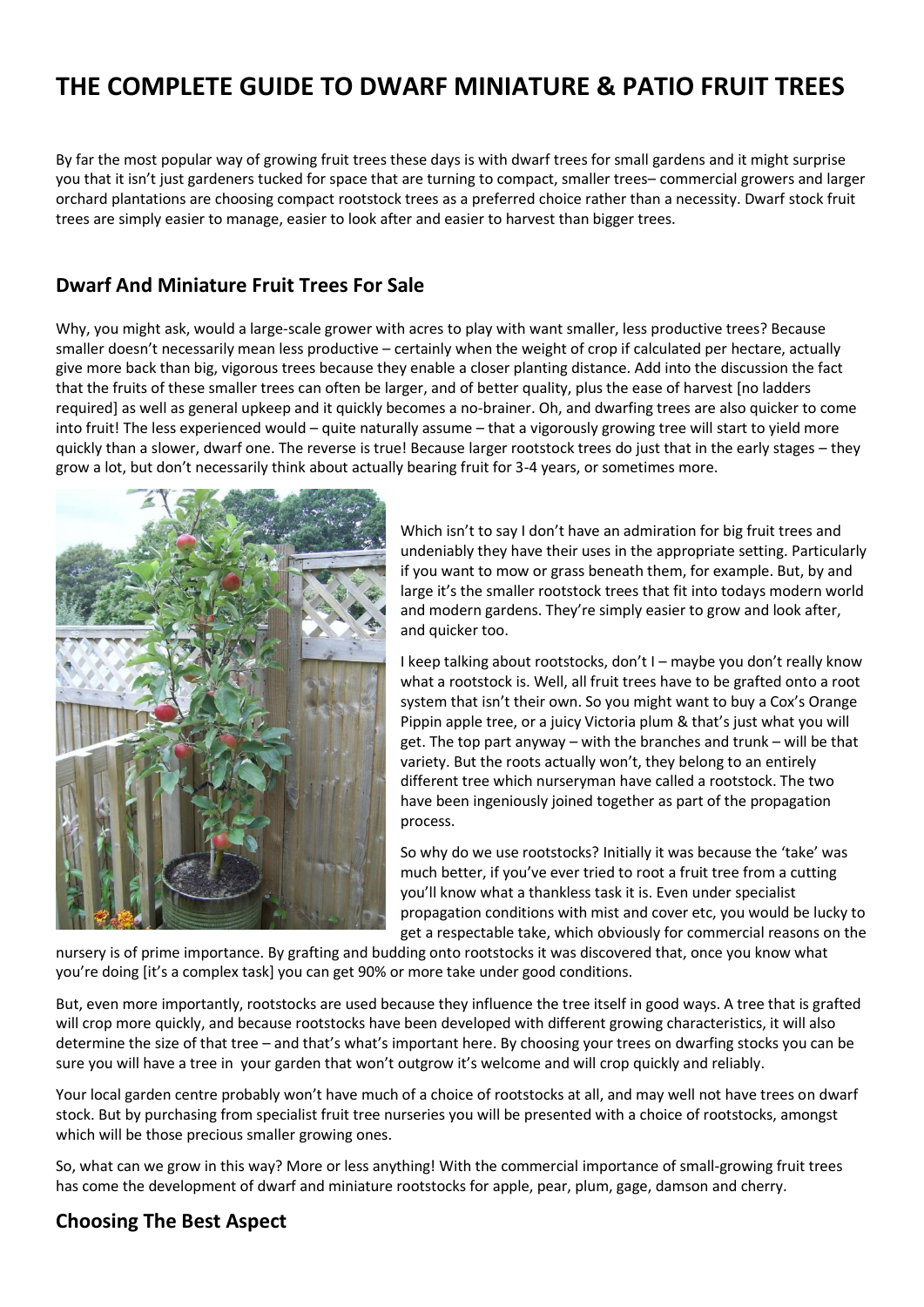Fruit trees love sunshine and this is true for the smaller growing miniature and patio fruits as well. The more hours of sun you can give then the better the results will be - you will find the fruit is sweeter and ripens with more colour; remember that it will probably be earlier in season too - protected patio's may have a microclimate that is warmer than the surrounding area. If you have an area that is more shaded then some varieties can still cope and do well - notably the Morello cherry, cooking apple varieties, damson and quince too. Lastly try to select a spot that is out of the wind as there is nothing more irritating than continually having to stand up trees in pots that have blown over!

## **Dwarf Fruit Trees For Allotments**

You will find the recommendations and rootstocks given here work just as well for the allotment, smaller garden, or in patio pots as well. Allotments have height restrictions where you aren't allowed to trees over a certain size, but by making your selection from the information given in this article you can pollinate with confidence knowing that you will get productive trees that won't contravene any rules and regulations.

## **Patio Fruit Trees For Pots And Containers**

These naturally dwarfing trees are ideal for containerisation; just make sure you select the dwarfing trees and an appropriate sized container of not less than 24". On the nursery we prefer to use a Loam based compost such as John Innes no 2 or a similar type, it's better than peat based compost for fruit trees in containers. Make sure you feed - and water - regularly and, with a little care your apples, pears, plums, gages, cherries, peaches - and nectarines - can stay in pots for years. In many ways they are easier to care for than garden grown trees because they can more readily be protected from pests, birds and worse weather.

#### **Variety selection**

Now comes the exciting bit! You're done the hard work research bit you [hopefully] know what you are doing now you can daydream about those days harvesting the luscious fruits from your garden which will come around sooner than you think.

No doubt you already have an idea of your preferred choices. But as with everything there are some good ideas, and some bad ones! This will guide you through the selection process with a simplified list of the best varieties to go for. In most cases self-fertile is best because it avoids the pollination issues associated with other varieties. Plus, assuming you don't have endless space, you may have the room for only one tree so it will need to be self-pollinating – trust me.

# **Patio Apple Trees**

Cox's Orange Pippin remains everyone's favourite, certainly as far as our customers are concerned it still ranks above imports and more modern less traditional varieties such as Gala and Braeburn. You can grow those two as well.

[Cox's Orange](https://www.chrisbowers.co.uk/product/apples-cox-orange/) itself can be problematical; it is a martyr to diseases so unless you want to spray a lot to keep things like scab and mildew at bay, it's probably best avoided. Cox-aholics should go for the Self-fertile Cox's as it is known – identical but a bit cleaner. It is also self-pollinating

[Red Falstaff](https://www.chrisbowers.co.uk/product/apples-falstaff-red/) is my number one choice of apple tree, period. Why? Because it has everything. It is super frost hardy, selffertile, reliably heavy cropping and the fruits are of excellent quality. It's a bit like a Braeburn to eat, only better, I think. It is ready from early October & will store for several weeks. The blossom is especially attractive too.

If you prefer green crisp apples, then [Greensleeves](https://www.chrisbowers.co.uk/product/apples-greensleeves/) is a very good option. Again, self-fertile, the inner flesh is so clean, crisp, and juicy, refreshing without being too tart. A good doer and easy to grow. It has a sibling which shares all those qualities, it's called Redsleeves and is earlier to ripen too – you can enjoy Redsleeves from August. It is sweet and nicely flavoured and also quite cold hardy.

Another one well worth mentioning is ['Saturn'](https://www.chrisbowers.co.uk/product/apples-saturn/) which is a newcomer recommended for organic growing because it doesn't really need spraying to keep diseases at bay. The fruits will keep and have a good flavour. Self-pollinating of course. Popular varieties you may know such as Gala, Braeburn, Golden Delicious, Granny Smith and the cooker Bramleys can all be grown as dwarf trees too; just remember these are all varieties that will require a pollinator with another different variety.

# **Dwarf Miniature And Patio Pears**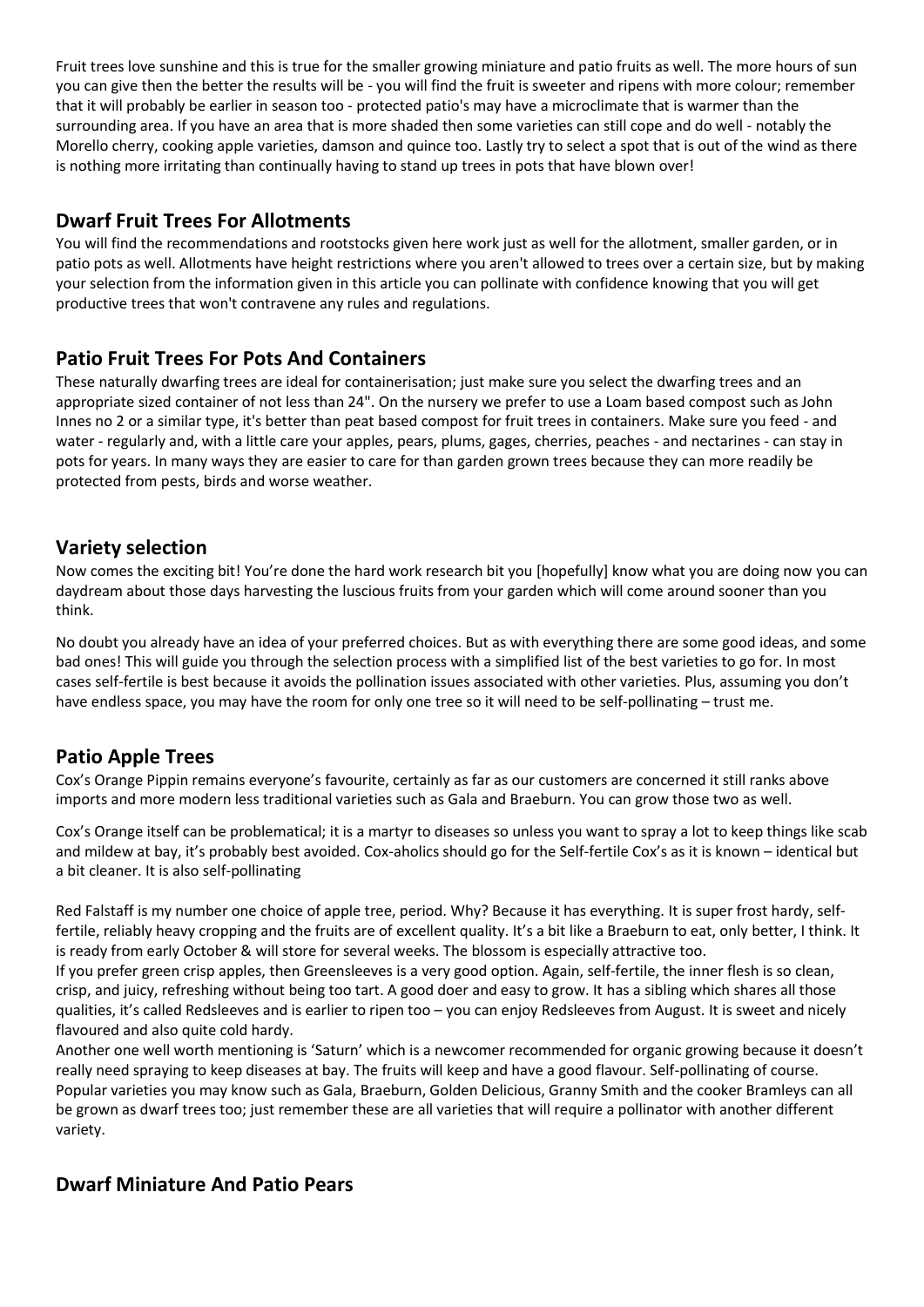I am positive [Concorde](https://www.chrisbowers.co.uk/product/pear-concorde/) is by far the best garden Pear tree and it's also handily quite compact in itself so combine this with a dwarfing rootstock & you have a great little tree for the garden or patio. Concorde is self-fertile and has an excellent sweet taste; easy to grow, ripens from late September.

[Conference](https://www.chrisbowers.co.uk/product/pear-conference/) is the luminary everyone knows – it is fine on its own and remains a good variety, although Concorde crops more reliably.

[Williams Pears](https://www.chrisbowers.co.uk/product/pear-williamsbonchretien/) are truly delicious and this variety does well as a dwarf tree, but it will need pollinating with a Concorde or Conference.

# **Patio & Miniature Plum Trees**

Plum trees for small gardens are easily grown with some basic knowledge. Make sure youb choose a space saving column tree, or a dwarfing bush roottsock such as Pixy. As for varieties ...



[Victoria!](https://www.chrisbowers.co.uk/product/plum-victoria/) Everyone cries in unison. It's understandable, the flavour remains hard to match and in good years the tree branches can get weighted down with the abundance of crop. But it's a bit hot and cold, you need to accept there will be barren years.

[Jubilee](https://www.chrisbowers.co.uk/product/plum-asurperbjubilee/) would my pick – it comes from Sweden so it seems impervious to cold. Self fertile, crops are pretty impressive and so is the quality. The flavour won't disappoint and you can eat it from early August. Jubilee suits dessert or cooking.

[Czar](https://www.chrisbowers.co.uk/product/plum-czar/) is an oldie that many folk hold dear. Earlier than Victoria, or Jubilee,l it's reliably self pollinating and excels at cooking, but you can still eat it fresh once it's properly ripe. Czar is hardy & productive.

[Violetta](https://www.chrisbowers.co.uk/product/plun-violetta/) is another newie worth mentioning. A beautiful oval purple plum with a succulent golden flesh, it's one to consider. It fruits quite early, from late July and is super-hardy.

#### **PATIO DWARF CHERRY TREES**

There is a fine range of self fertile near-black to dark red super sweet dessert Cherries. [Sunburst, Summer Sun, Celeste](https://www.chrisbowers.co.uk/category/cherries/) and the older Stella all fit the bill admirably. You might want to consider a cooking Cherry '[Morello Cherry Tree](https://www.chrisbowers.co.uk/product/cherry-morello/)' – this is a hardy doer & one of the few fruit trees that can take some shade or a cooler position so well worth considering.

# **Dwarf Patio Peaches, Nectarine & Apricot**

You need to make sure the variety you have chosen is naturally dwarf because there aren't really any dwarfing rootstocks for these fruits. As far as Peaches go, [Garden Lady & Bonanza](https://www.chrisbowers.co.uk/product/dwarf-lady/) make lovely little trees of scarcely 4-5' in height. Nectarella is the Nectarine equivalent. Apricot 'Isabelle' is my pick for a dwarf apricot. All these fruits are most attractive and a joy to grow, crops can be quite heavy in a sunny sheltered corner. And they are all self fertile so no pollination issues to worry about.

[Peach, Apricot & Nectarine](https://www.chrisbowers.co.uk/category/apricots/) are frost hardy to an extent; think about providing some cover or protection if you live in the North or are going through a particularly harsh winter spell, otherwise they should be fine. You can also grow them in a Greenhouse if preferred.Stick to these varieties and you won't go far wrong, even if you're a complete beginner. **A mini Apricot tree** is harder to find as Apricots aren't compatible on dwarfing stocks, however there are a couple of naturally smaller growing varieties that can easily be accommodated on the patio, in a container or smaller garden border. Look for [Isabelle Apricot Tree](https://www.chrisbowers.co.uk/product/apricot-isabelle/) and the new Aprigold, both will give delicious results!

# **Growing in Containers**

Of course, the obvious home to your dwarf fruit trees is in an easy to manage container or pot. Observe a few pointers and your trees will thrive in such an environment.

First, the minimum size is a good 24" or so. Fill it with a loam based potting compost such as John Innes no 2 or a similar brand your local stockist can recommend. Never use garden soil. Peat based compost is ok but tends to lose it's 'body' sooner than loam based. I haven't found any peat substitute composts that work well with trees in containers, it has to be said. But experiment if you want to.

Any type of container is suitable, plastic, clay, whatever. As long as it has adequate drainage -0 no tree likes to sit in water.